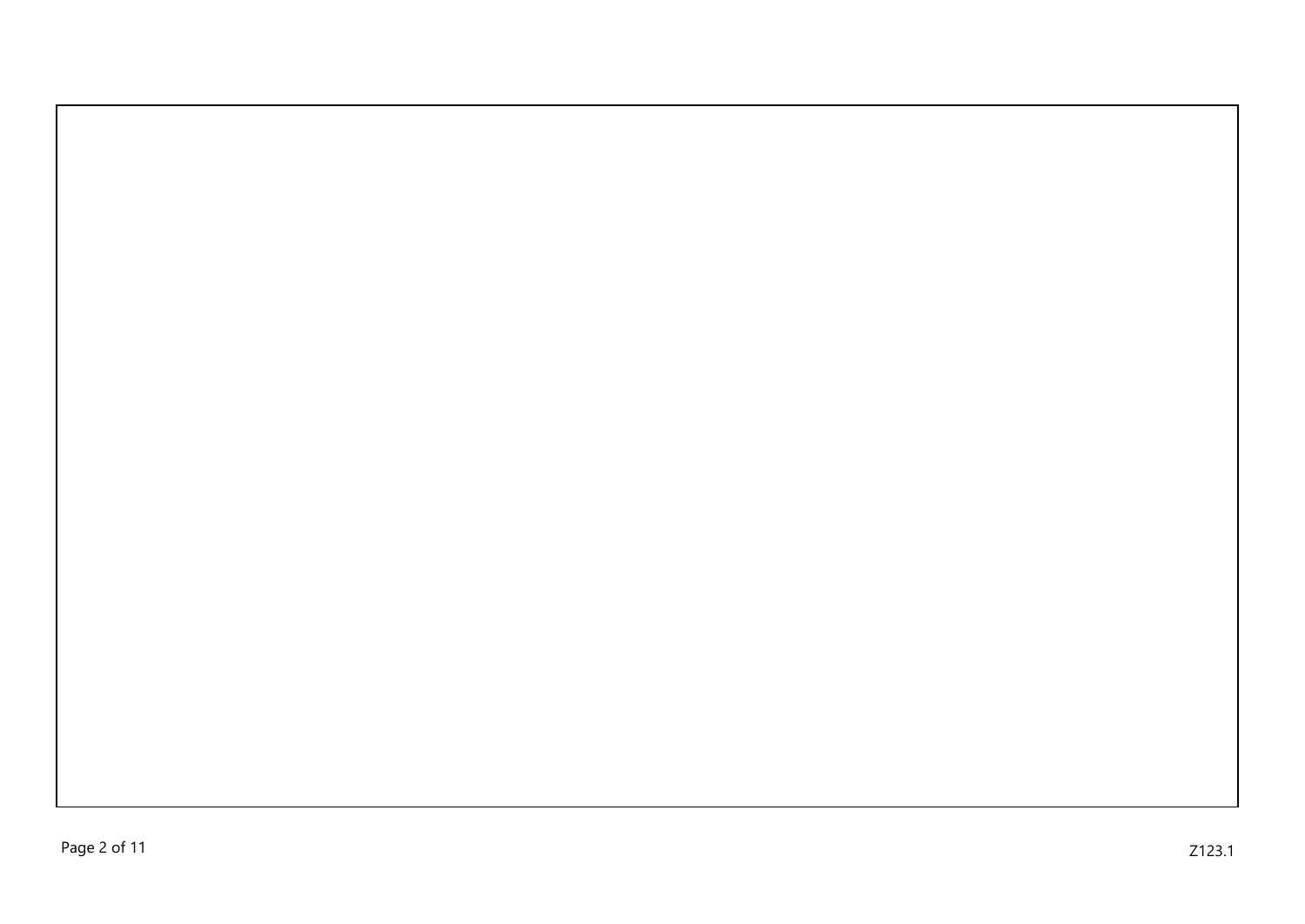| #              | Island                       | House Name      | Name                     | Sex         | National ID | ، ه ، ره<br>د ، برگ                       | ىئرىتر                                                                               |
|----------------|------------------------------|-----------------|--------------------------|-------------|-------------|-------------------------------------------|--------------------------------------------------------------------------------------|
|                | AA. Himandhoo                |                 |                          |             |             |                                           |                                                                                      |
|                | AA. Himandhoo                | Daisy Villa     | Shinaah Dawood           | ${\sf M}$   | A281572     | ۽ سپورگر                                  | پر دو و<br>تر <i>هر</i> تر<br>ے م <i>گر</i> <sup>2</sup>                             |
|                | F. Dharanboodhoo             |                 |                          |             |             |                                           |                                                                                      |
| $\overline{c}$ | F. Dharanboodhoo             | Good Luck       | Nasru Ahmed              | M           | A238765     | د ه بر ه<br>د ډغر                         | ش و ده ده د و                                                                        |
|                | GA. Dhaandhoo                |                 |                          |             |             |                                           |                                                                                      |
| 3              | GA. Dhaandhoo                | Hiyaa           | Isham Ali                | ${\sf M}$   | A305988     | رېژ                                       | ورشگر <sup>ی</sup> ورمو<br>ا <u>لرام ورمور</u><br>المومی <sup>2</sup> الله الرسکونګر |
| $\overline{A}$ | GA. Dhaandhoo                | Meadows         | Fathulla Hassan          | ${\sf M}$   | A117994     | 882                                       |                                                                                      |
| 5              | GA. Dhaandhoo                | The Last        | Abdulla Hashim           | ${\sf M}$   | A304376     | ىر ئۇ سەھ                                 | 20 مقرالله گرشوگر                                                                    |
|                | GA. Kolamaafushi             |                 |                          |             |             |                                           |                                                                                      |
| 6              | GA. Kolamaafushi             | Niru            | Ali Faaidh Mohamed       | ${\sf M}$   | A255483     | سرچر                                      | בֹצְ צְרְנִי לְמִלִינִי                                                              |
| GA. Vilingili  |                              |                 |                          |             |             |                                           |                                                                                      |
|                | GA. Vilingili                | Annaarumaage    | Hassan Didi              | ${\sf M}$   | A116953     | ر ۵ پر ۶ پر ۶<br>۸ سرسربر <del>۶</del> پر | ئەسەمىھرىر                                                                           |
| 8              | GA. Vilingili                | Shevoana        | Mohamed Latheef          | M           | A117286     | يەم ئىر<br>شوھ                            | ورورو توپور                                                                          |
| 9              | GA. Vilingili                | Soafaa          | Fathmath Shoozam Mohamed | $\mathsf F$ | A309230     | يتموسح                                    | 21012 0122 2123                                                                      |
| 10             | GA. Vilingili                | Violet Fehi     | Ali Ahmed                | ${\sf M}$   | A346095     | ءَ ٻر ڦوءِ س                              | ړې د پرورو                                                                           |
|                | GDh. Hoandedhdhoo            |                 |                          |             |             |                                           |                                                                                      |
| 11             | GDh. Hoandedhdhoo            | Hudhuvilaage    | Ibrahim Ameen            | ${\sf M}$   | A297558     | د و د پر<br>رند <sub>مو</sub> و د         | رە ئەر ئىچە                                                                          |
| 12             | GDh. Hoandedhdhoo Vina       |                 | Nasru Musthafa           | ${\sf M}$   | A299209     | حرمتر                                     | ش و د و د و د و                                                                      |
|                | GDh. Nadellaa                |                 |                          |             |             |                                           |                                                                                      |
| 13             | GDh. Nadellaa                | Happy Life      | Fathimath Alysha Ilyas   | F           | A297487     | <sup>ي</sup> بو <del>ت</del> رمر ژ        | ژُودَهُ کَرِیدٌ مِرْکَرَے                                                            |
|                | Gn. Fuvahmulah               |                 |                          |             |             |                                           |                                                                                      |
| 14             | Gn. Fuvahmulah               | Hoadhadu. Akiri | Aminath Shifa            | F           | A329946     | <br> ريموني- مرسميه                       | أأترجع أخوقر                                                                         |
|                | HDh. Kulhudhuffushi          |                 |                          |             |             |                                           |                                                                                      |
| 15             | HDh. Kulhudhuffushi New Star |                 | Mabrook Moosa            | M           | A233193     | سره څو شوځ پر                             | ر ه دده<br><del>و</del> تص بر ر<br>دو مح                                             |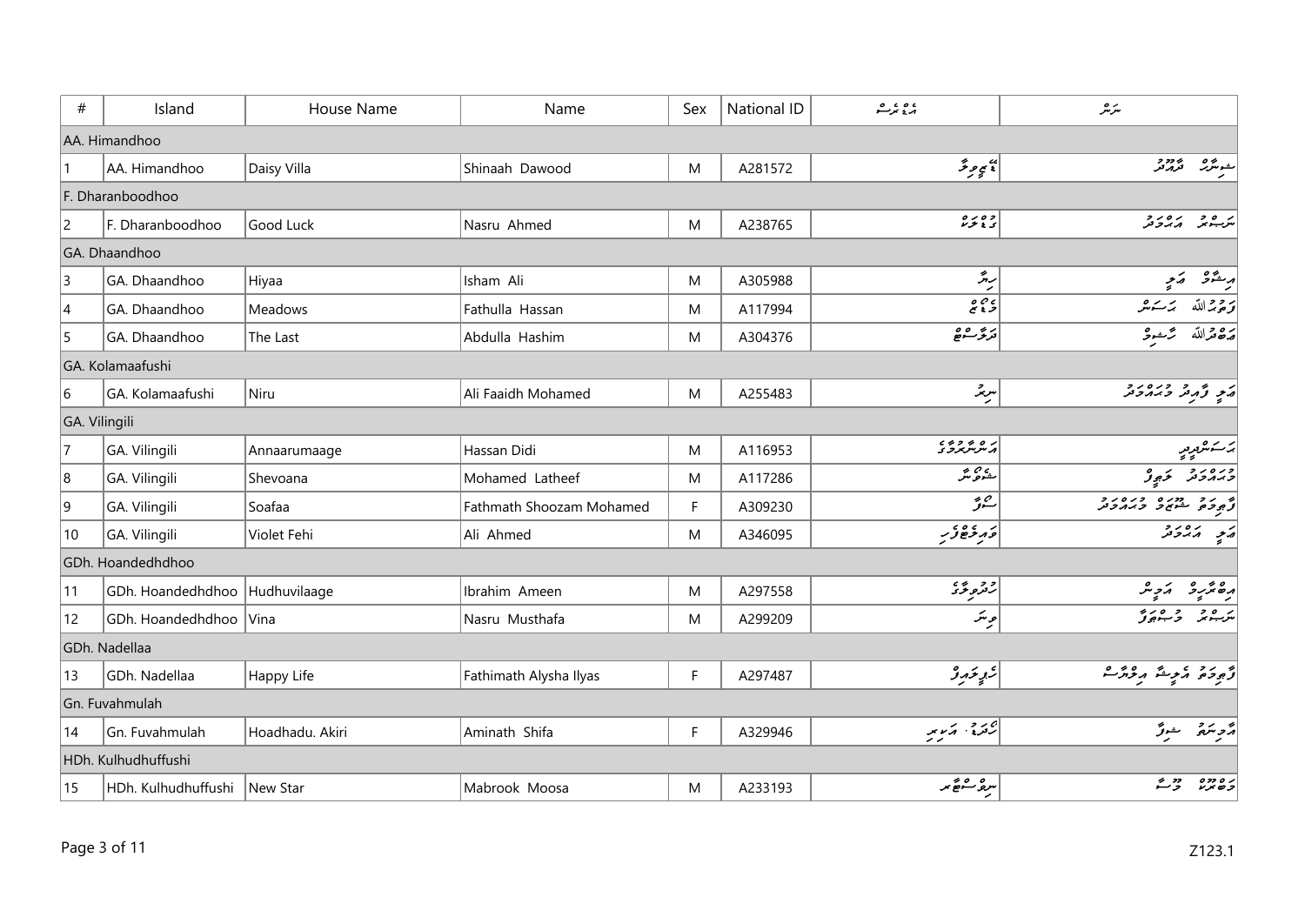| N. Velidhoo   |                     |            |                      |   |         |                  |                                      |
|---------------|---------------------|------------|----------------------|---|---------|------------------|--------------------------------------|
| 16            | IN. Velidhoo        | Bineemaage | Abdulla Nasheed      | M | A203156 | ە سرچ ي<br>رپ    | 20 مِرْاللّه سَرَسْب <sup>و</sup> رْ |
| Sh. Funadhoo  |                     |            |                      |   |         |                  |                                      |
| 17            | <b>Sh. Funadhoo</b> | Manfaa     | Hassan Maazin Maahir | M | A271868 | ىر ھۇ            | پرسکس وٌ پی ش وٌ ریز                 |
| Th. Guraidhoo |                     |            |                      |   |         |                  |                                      |
| 18            | Th. Guraidhoo       | Sun Place  | Ahmed Hussain        | M | A157681 | <u>ىرەە ،، ە</u> | دەرو جەسەر ش                         |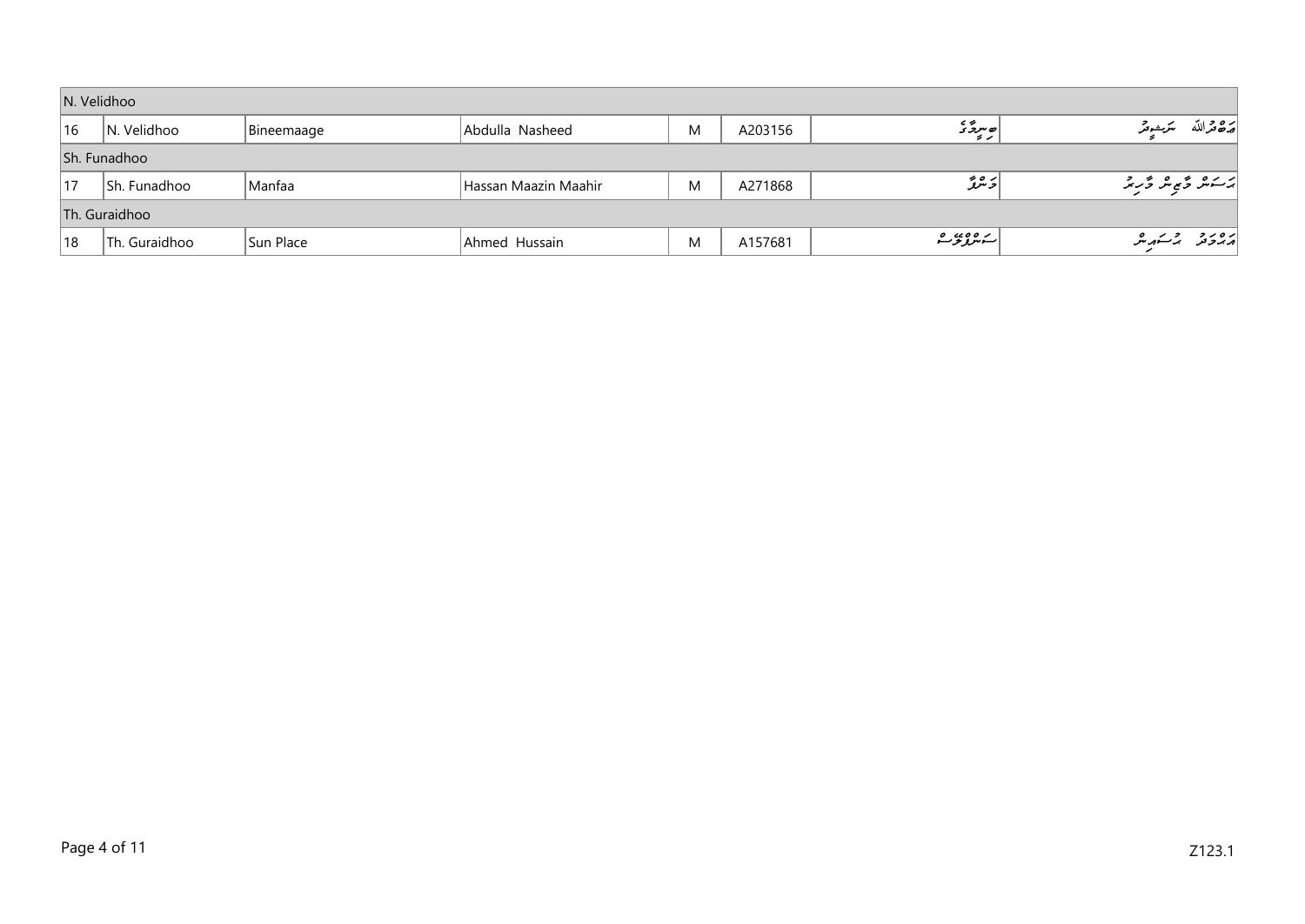## *w7qAn8m?sCw7mRo>u;wEw7mRw;sBo<*

| ' مرمر | 'يئرىثر: |
|--------|----------|
|        |          |
|        |          |
|        |          |

## *w7q9r@w7m>sCw7qHtFoFw7s;mAm=q7w7qHtFoFw7s;*

| ىر تە | $\mathcal{O} \times$<br>$\sim$ | $\sim$<br>. . | لترنثر |
|-------|--------------------------------|---------------|--------|
|       |                                |               |        |
|       |                                |               |        |
|       |                                |               |        |

| $\frac{2}{n}$ | $\overline{\phantom{a}}$ | اير هنه. | $\mathcal{O} \times$<br>سرسر |
|---------------|--------------------------|----------|------------------------------|
|               |                          |          |                              |
|               |                          |          |                              |
|               |                          |          |                              |

| ىرتىر: | 。<br>سر سر | .,<br>مرسر |
|--------|------------|------------|
|        |            |            |
|        |            |            |
|        |            |            |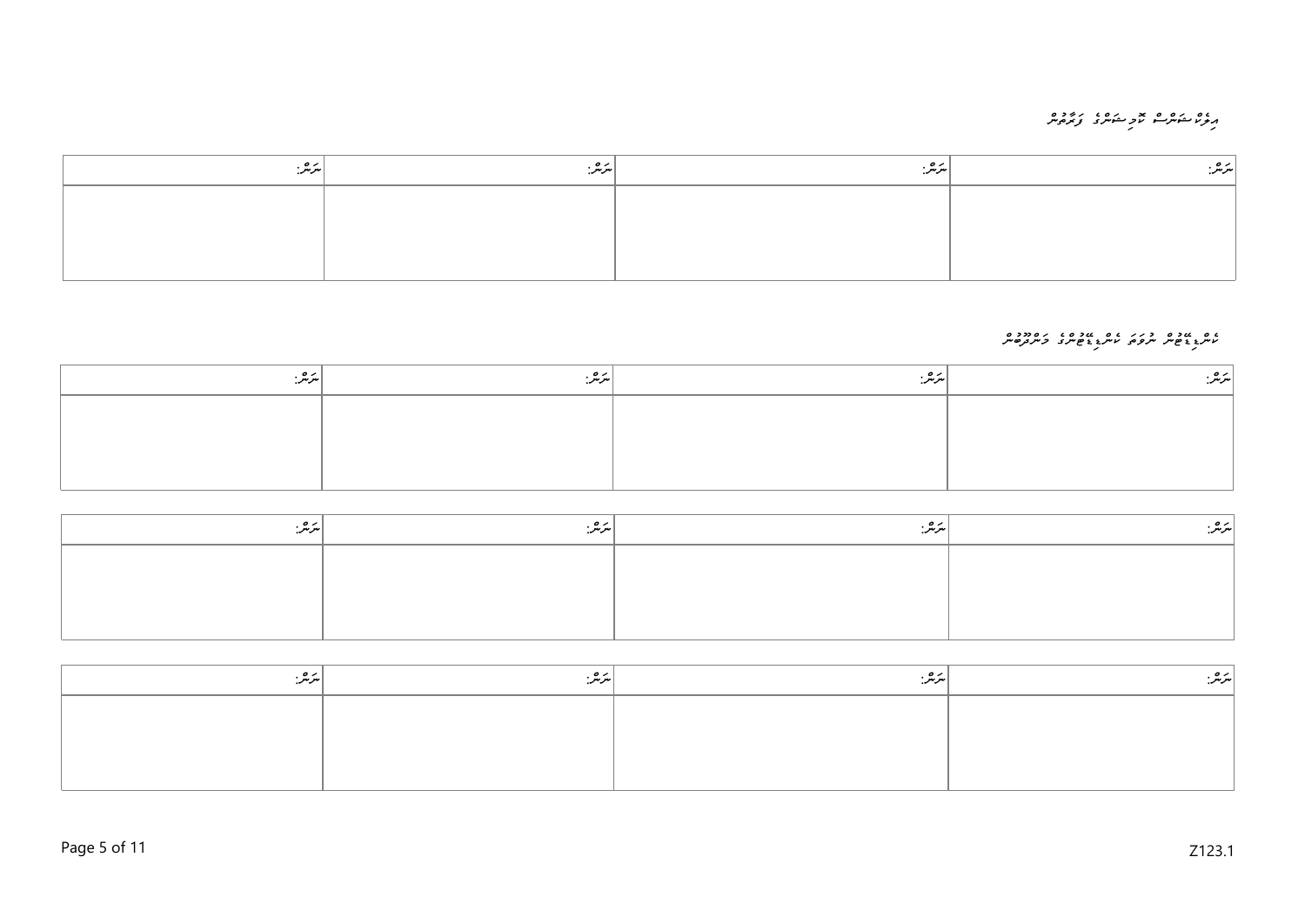| يزهر | $\mathcal{\mathcal{L}}$ | ىئرىتر: |  |
|------|-------------------------|---------|--|
|      |                         |         |  |
|      |                         |         |  |
|      |                         |         |  |

| متريثر به | 。<br>'سرسر'۔ | يتزيترا | سرسر |
|-----------|--------------|---------|------|
|           |              |         |      |
|           |              |         |      |
|           |              |         |      |

| ىئرىتر. | $\sim$ | ا بر هه. | لىرىش |
|---------|--------|----------|-------|
|         |        |          |       |
|         |        |          |       |
|         |        |          |       |

| يترمثر | $^{\circ}$ | ىر پىر |
|--------|------------|--------|
|        |            |        |
|        |            |        |
|        |            |        |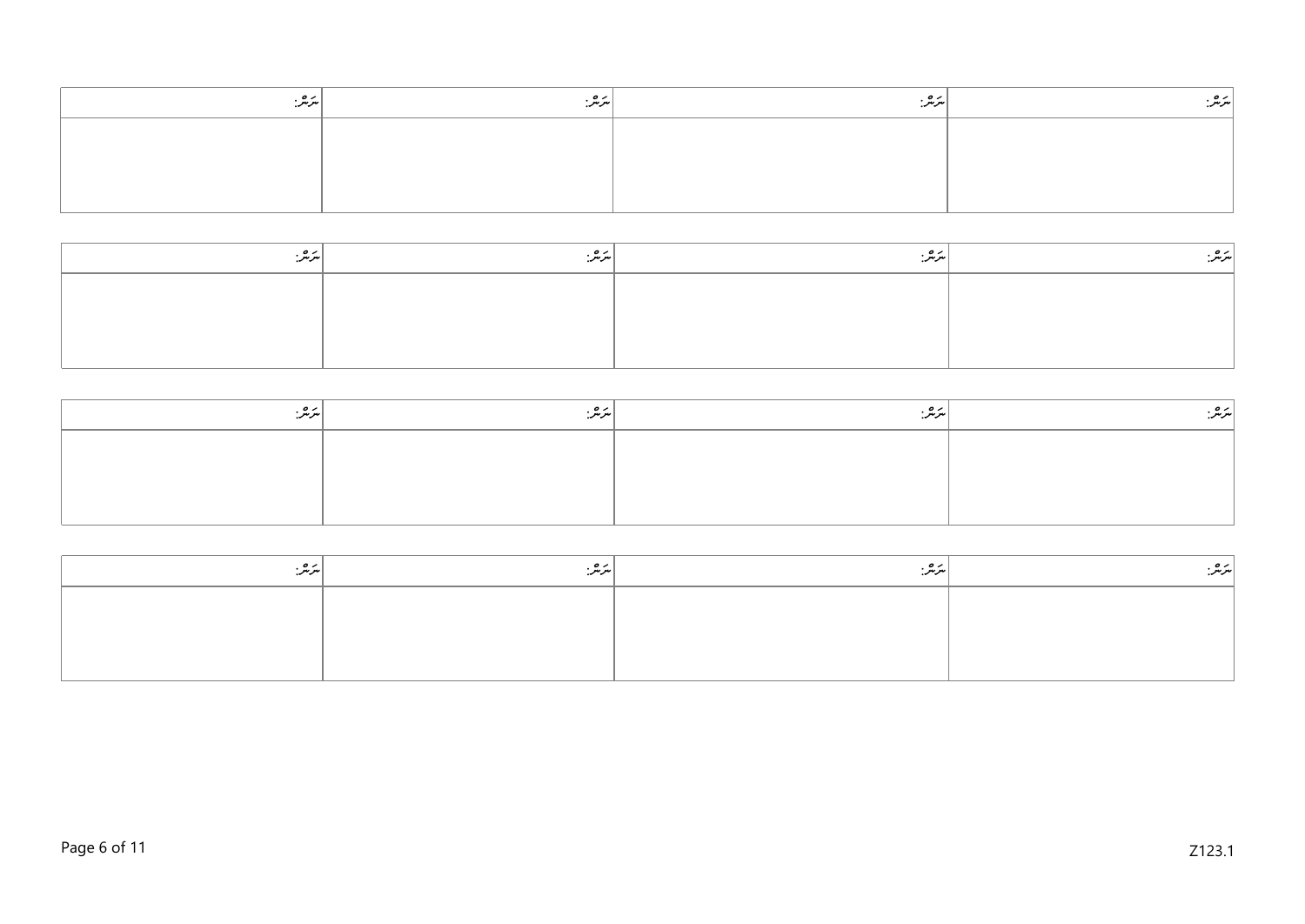| ير هو . | $\overline{\phantom{a}}$ | يرمر | اير هنه. |
|---------|--------------------------|------|----------|
|         |                          |      |          |
|         |                          |      |          |
|         |                          |      |          |

| ىر تىر: | $\circ$ $\sim$<br>" سرسر . | يبرحه | o . |
|---------|----------------------------|-------|-----|
|         |                            |       |     |
|         |                            |       |     |
|         |                            |       |     |

| 'تترنثر: | 。<br>,,,, |  |
|----------|-----------|--|
|          |           |  |
|          |           |  |
|          |           |  |

| 。 |  |  |
|---|--|--|
|   |  |  |
|   |  |  |
|   |  |  |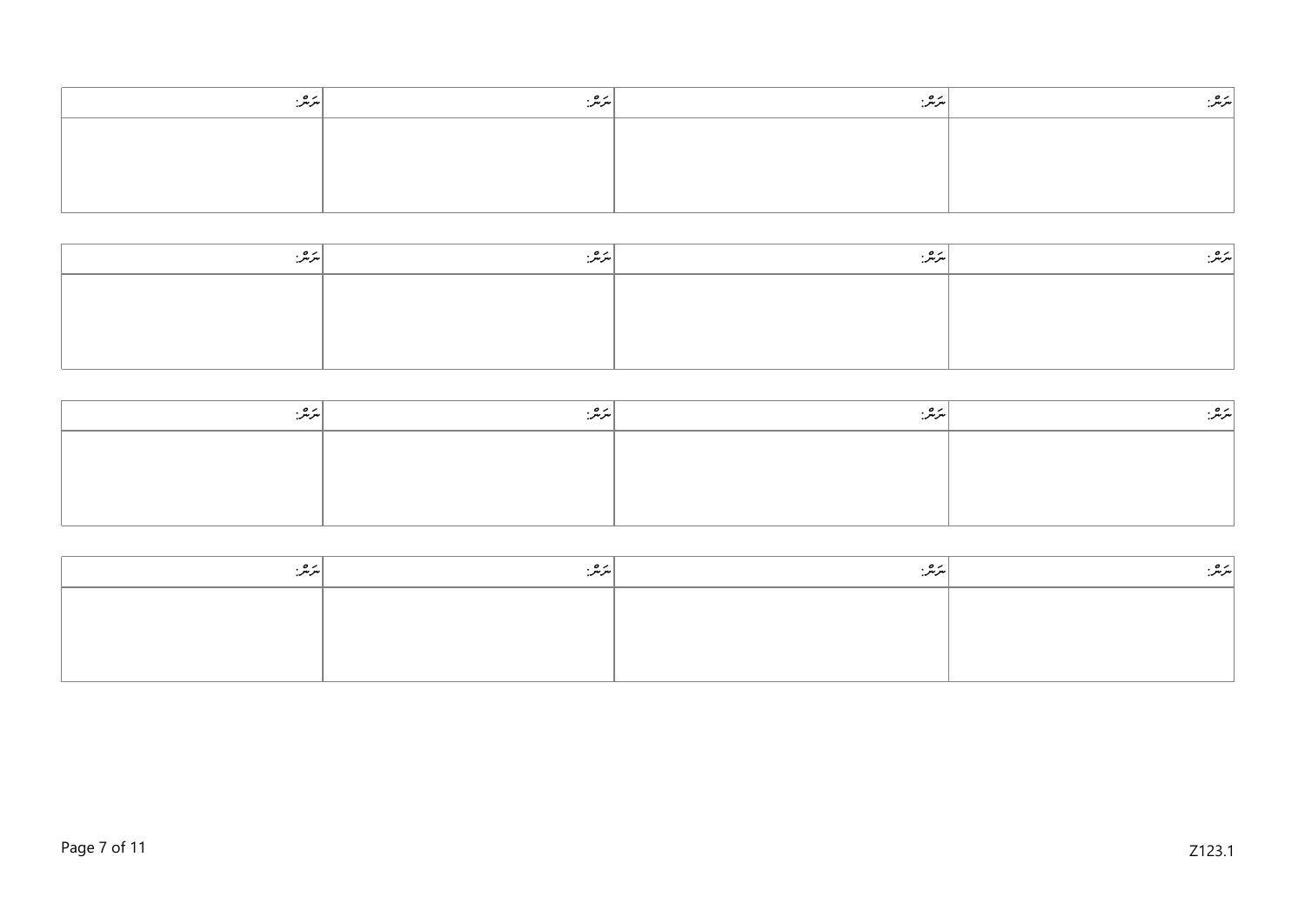| ير هو . | $\overline{\phantom{a}}$ | يرمر | اير هنه. |
|---------|--------------------------|------|----------|
|         |                          |      |          |
|         |                          |      |          |
|         |                          |      |          |

| ئىرتىر: | $\sim$<br>ا سرسر . | يئرمثر | o . |
|---------|--------------------|--------|-----|
|         |                    |        |     |
|         |                    |        |     |
|         |                    |        |     |

| انترنثر: | ر ه |  |
|----------|-----|--|
|          |     |  |
|          |     |  |
|          |     |  |

| $\overline{\phantom{a}}$<br>سرسر. |  |  |
|-----------------------------------|--|--|
|                                   |  |  |
|                                   |  |  |
|                                   |  |  |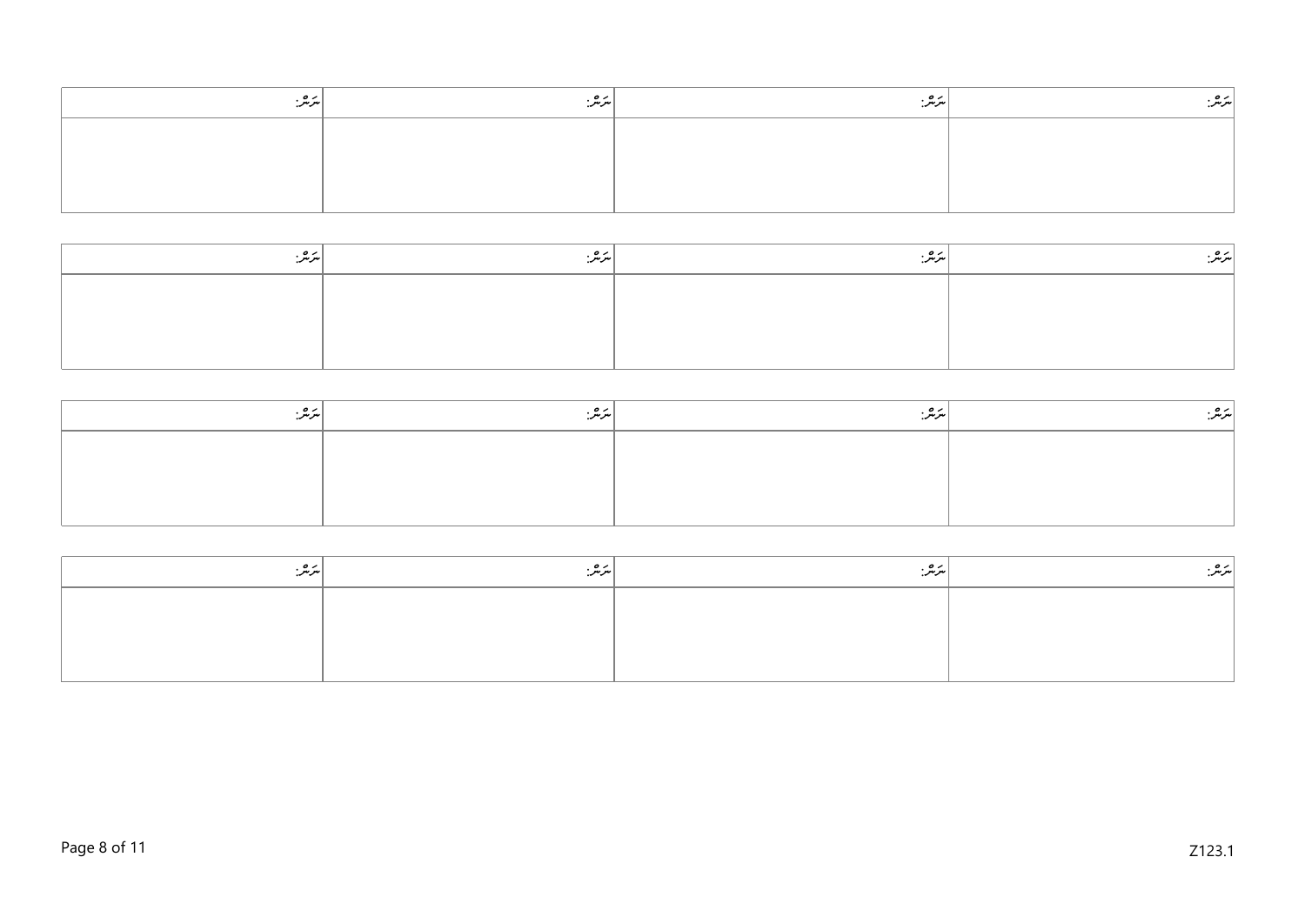| $\cdot$ | 。 | $\frac{\circ}{\cdot}$ | $\sim$<br>سرسر |
|---------|---|-----------------------|----------------|
|         |   |                       |                |
|         |   |                       |                |
|         |   |                       |                |

| يريثن | ' سرسر . |  |
|-------|----------|--|
|       |          |  |
|       |          |  |
|       |          |  |

| بر ه | 。 | $\sim$<br>َ سومس. |  |
|------|---|-------------------|--|
|      |   |                   |  |
|      |   |                   |  |
|      |   |                   |  |

| 。<br>. س | ىرىىر |  |
|----------|-------|--|
|          |       |  |
|          |       |  |
|          |       |  |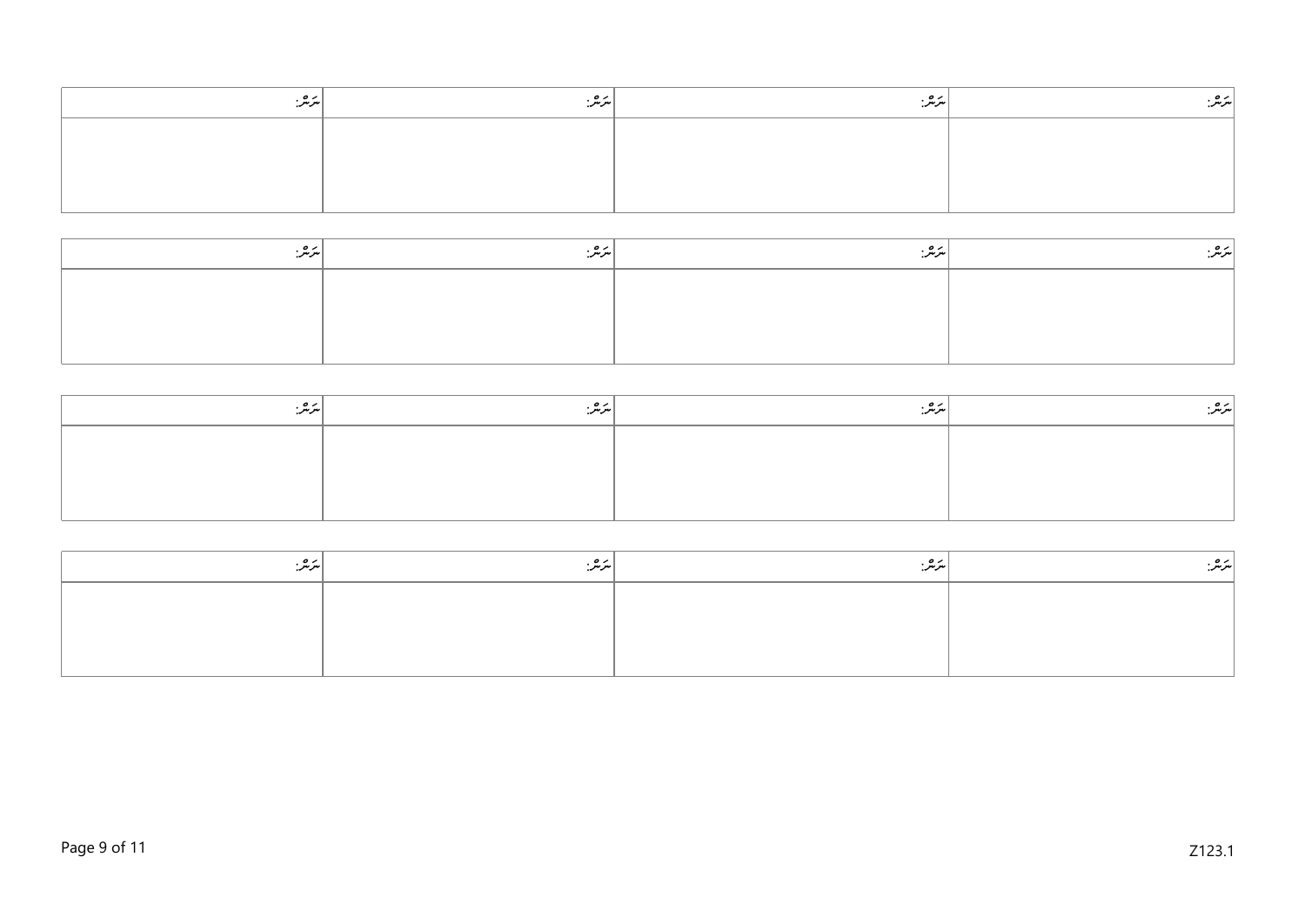| ير هو . | $\overline{\phantom{a}}$ | يرمر | اير هنه. |
|---------|--------------------------|------|----------|
|         |                          |      |          |
|         |                          |      |          |
|         |                          |      |          |

| ئىرتىر: | $\sim$<br>ا سرسر . | يئرمثر | o . |
|---------|--------------------|--------|-----|
|         |                    |        |     |
|         |                    |        |     |
|         |                    |        |     |

| نتزيتر به | 。 | 。<br>سرسر. | o <i>~</i> |
|-----------|---|------------|------------|
|           |   |            |            |
|           |   |            |            |
|           |   |            |            |

|  | . ه |
|--|-----|
|  |     |
|  |     |
|  |     |